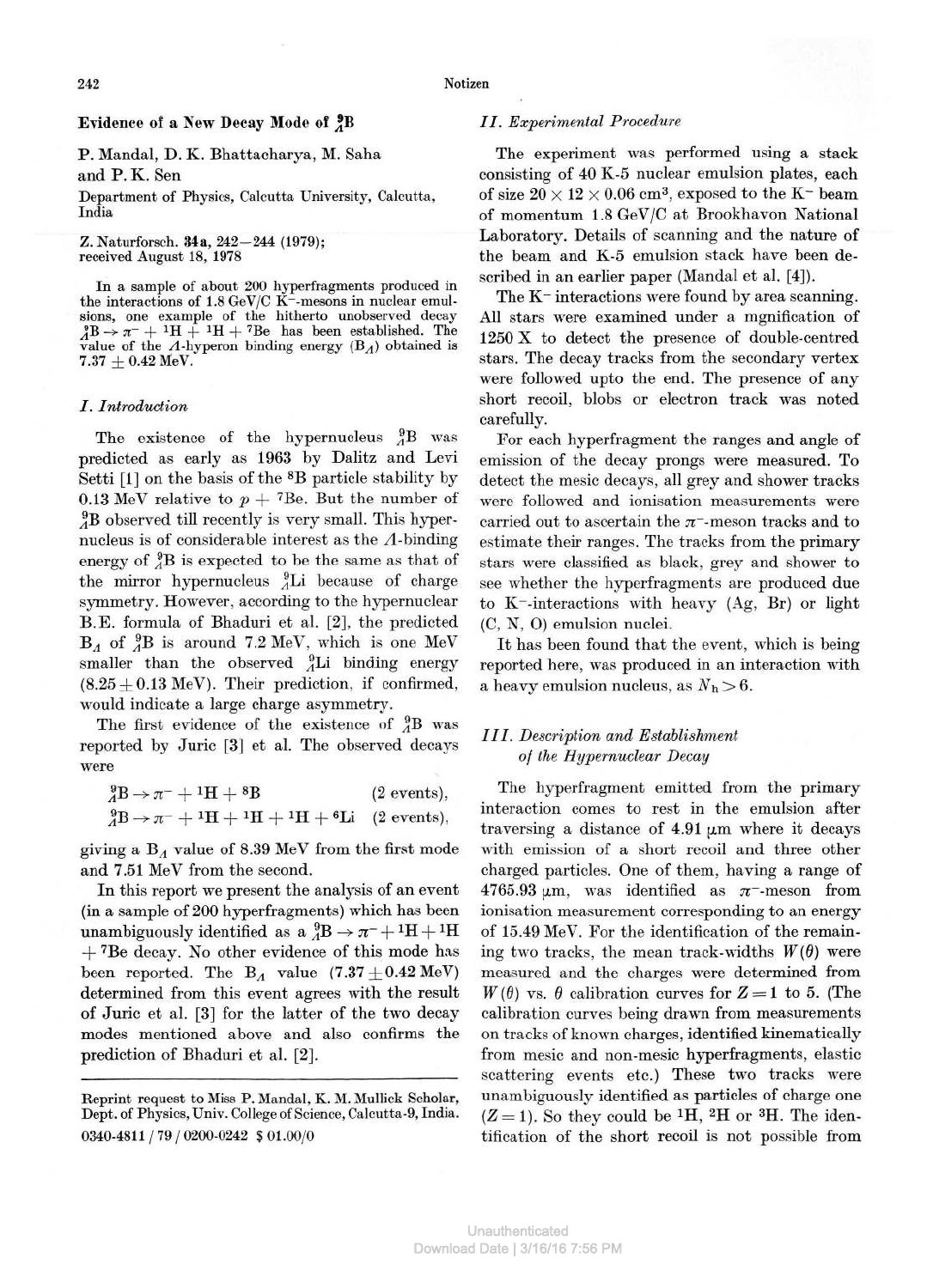#### Notizen 243

| No. | Event Prong<br>No.      | Range<br>$\mu$ m  | Emission angle in degrees | Identified      | Energy  |        |
|-----|-------------------------|-------------------|---------------------------|-----------------|---------|--------|
|     |                         |                   | dip                       | Projected       |         | MeV    |
|     |                         | $4765.93 + 58.00$ | $+17.686 + 2.00$          | 0.0             | $\pi^-$ | 15.491 |
| 1   | $\boldsymbol{2}$        | $126.98 + 5.00$   | $+45.53 + 1.80$           | $5.80+2.00$     | 1H      | 4.187  |
|     | 3                       | $3.20 + 0.70$     | $0.0 + 12.00$             | $135.45 + 2.00$ | 7Be     | 2.381  |
|     | $\overline{\mathbf{4}}$ | $403.45 + 11.00$  | $-33.5 + 1.50$            | $270.72 + 2.00$ | 1H      | 8.196  |

**Table 1. Data on the decay products emitted from a hyperfragment.** 

track-width or ionisation measurements. So it was taken to be <sup>4</sup>He, <sup>6</sup>Li, 'Be, <sup>8</sup>Be, »Be, <sup>9</sup>B, <sup>12</sup>C etc. in turn and it was tried to fit the momentum balance. Of these the decay mode  ${}^{9}_{4}B \rightarrow \pi^{-1}H^{1}H^{7}Be$  was the most probable interpretation of the event since it gave the smallest momentum imbalance (29.5 MeV/c). As the hyperfragment decays at rest with the emission of a  $\pi^-$  it has been assumed that no neutron emission took place.

The event also fitted to some extent with the modes, (a)  $_{A}^{8}Be \rightarrow \pi^{-1}H^{1}H^{6}Li$  and (b)  $_{A}^{10}B \rightarrow$  $\pi$ <sup>-1</sup>H<sup>1</sup>H<sup>8</sup>Be. But the following reasoning indicate that these possibilities can be excluded. Interpretation (a) is untenable as  $B_A$  was found to be only 2.65 MeV which is very small compared to the previously determined value. In case the event is a  $^{10}_{4}$ B decay (interpretation (b)), one of the decay products, namely 8Be, is unstable and should have decayed into two a-particles. If the <sup>8</sup>Be decays in flight from its ground state then it may give rise to two a-particles with small opening angle between them in the laboratory frame and thereby entailing a possibility of superposition of two a-tracks. However, careful considerations led us to exclude that possibility. The range of the smallest track in this event was  $3.2 \mu m$ , and if it is attributed to  $\alpha$ 's from <sup>8</sup>Be then the  $\alpha$ -emission is along the direction of <sup>8</sup>Be (the fit was good assuming the direction of <sup>8</sup>Be along the direction of the smallest track). In that case the range of the forward  $\alpha$ should be 5.69  $\mu$ m (decaying from a 186.25 MeV/c <sup>8</sup>Be) which is larger than the observed length of  $3.2 \mu m$ . The maximum opening angle between the

| Table 2. Comparison of $B_A$ for different decays of $_A B^9$ . |  |  |  |  |  |  |  |  |  |  |  |
|-----------------------------------------------------------------|--|--|--|--|--|--|--|--|--|--|--|
|-----------------------------------------------------------------|--|--|--|--|--|--|--|--|--|--|--|

| HF              | Decay mode                                                                                                                | No. of<br>Events | $B_A \pm AB_A$                 | Reference                |
|-----------------|---------------------------------------------------------------------------------------------------------------------------|------------------|--------------------------------|--------------------------|
| $^{\circ}_{A}B$ | $\pi$ <sup>-1</sup> H <sup>8</sup> Be<br>$\pi$ <sup>-1</sup> H <sup>1</sup> H <sup>1</sup> H <sup>6</sup> Li <sub>2</sub> | 9                | $8.39 + 0.23$<br>$7.51 + 0.20$ | [3]<br>$\lceil 3 \rceil$ |
|                 | $\pi$ <sup>-1</sup> H <sup>1</sup> H <sup>7</sup> Be                                                                      |                  | $7.37 + 0.42$                  | Present<br>work          |

two a's decaying from a 186.25 MeV/c <sup>8</sup>Be in laboratory is 23.5° and the corresponding range of  $\alpha$ 's is 4.06  $\mu$ m. If the <sup>8</sup>Be decay after traversing some distance from the primary vertex, the opening angle increases and it becomes more and more unlikely to be missed in careful scanning. So the interpretation of the event as due to a 10B was discarded. Also, the calculated B.E. for this mode (7.75 MeV) does not agree well with that determined by other authors [3, 5, 6]. In view of the above arguments the event has been interpreted as being a decay of  ${}_{4}^{9}B \rightarrow \pi^{-} + {}^{1}H + {}^{1}H + {}^{7}Be$ . This interpretation is well supported by the good agreement of the measured B<sub>A</sub> (7.37  $\pm$  0.42 MeV) with the value predicted by Bhaduri [2] et al.

## *IV. Conclusion*

A new decay mode of  ${}_{A}^{9}B \rightarrow \pi^{-} + {}^{1}H + {}^{1}H + {}^{7}Be$ has been established with little ambiguity. Bohm et al. [6] had difficulty in distinguishing  $^{9}_{A}B$ 's from  $^{10}_{\Lambda}$ B's as their sample consisted of 5 body decays with two heavy prongs either of which could be identified as <sup>3</sup>He or <sup>4</sup>He. In our case, we had only one heavy prong and the length of the prong was large enough to distinguish it from a 8Be (more specifically 2 superposed  $\alpha$ 's from  $B$ e). It should be mentioned that Dalitz and Levi Setti [1] suggested two decay modes of  $^{9}_{A}B$  ( $^{9}_{A}B \rightarrow \pi^{-}+1H+1H+7Be$  and  ${}^{9}_{4}B \rightarrow \pi^- + {}^{1}H + {}^{1}H + {}^{3}He + {}^{4}He$ ) which could unambiguously identify a  ${}_{4}^{9}B$ . One mode (as stated earlier) was observed by Juric et al. [3], the other one in the present work.

The measured  $B_A$  value of  $^{9}_{A}B$  agrees well with one of the findings of Juric et al. [3], and also with the theoretical value (7.09, 7.26 MeV) predicted by Bhaduri et al. [2] using the Garvey and Kelson's mass formula, which was found to hold remarkably well for the *A-*separation energy of light hypernuclei. The stability against  ${}^{9}_{A}B \rightarrow {}^{8}_{A}Be + {}^{1}\text{H}$ requires that  $B_A(^{9}_{A}B) > 6.67 \pm 0.07$  MeV. Our